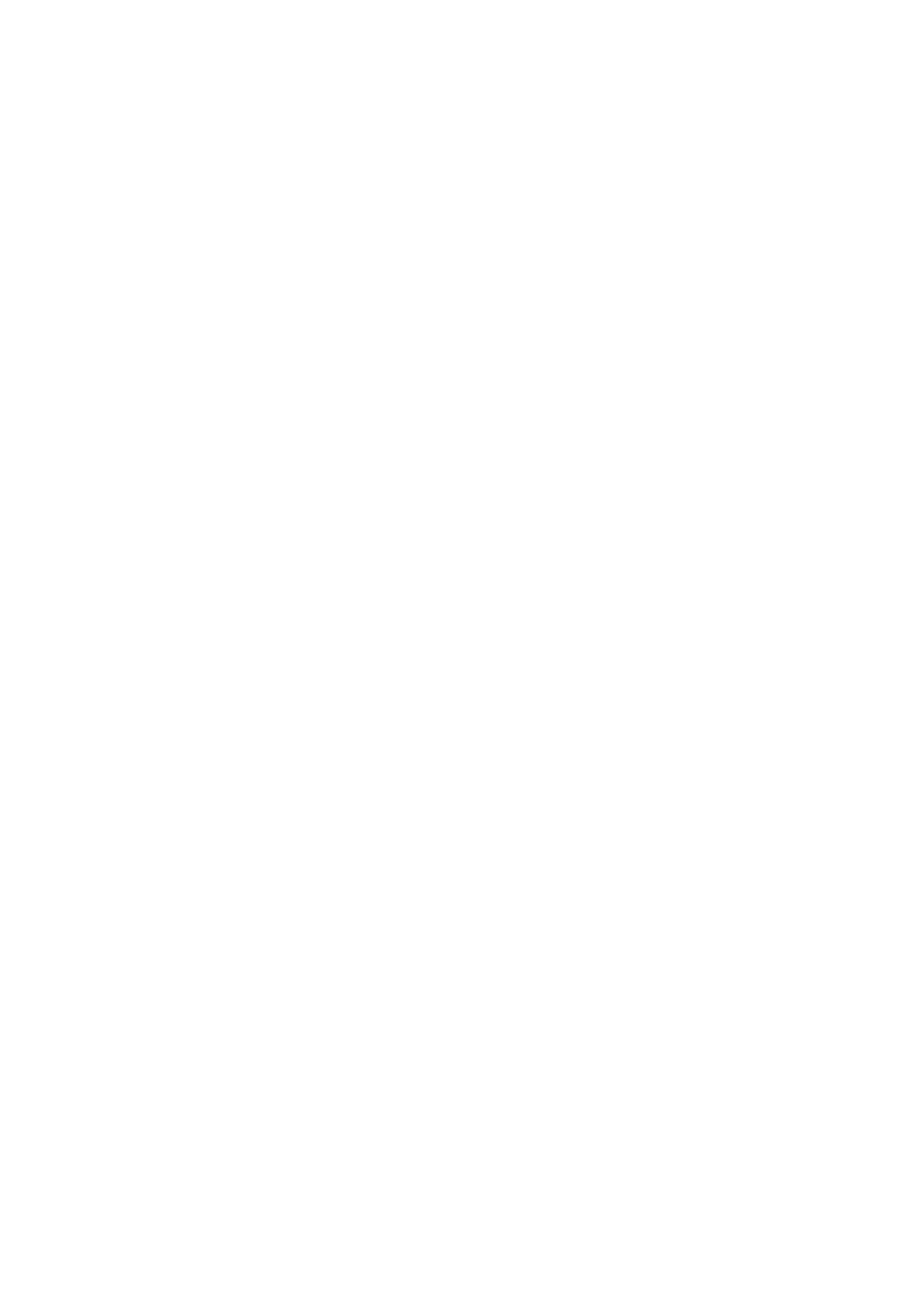#### ◆SC-033 series

|                                  | Part number                                 |             |            | SC-033/50-SS-SS     |                     | <b>SC-033/50-SSS-SS</b> |             | <b>SC-033/50-CN-CN</b> |
|----------------------------------|---------------------------------------------|-------------|------------|---------------------|---------------------|-------------------------|-------------|------------------------|
| <b>Structure/Material</b>        |                                             |             |            |                     |                     |                         |             |                        |
| Outer                            | Diameter +/- 0.0254 [mm]                    |             |            | 0.33                |                     | 0.33                    |             | 0.33                   |
| conductor                        | Material                                    |             |            | 304 Stainless steel | 304 Stainless steel |                         | Cupronickel |                        |
|                                  | Diameter +/- 0.0254 [mm]                    |             | 0.26       |                     | 0.26                |                         |             | 0.26                   |
| <b>Dielectric</b>                | Material                                    |             | <b>PFA</b> |                     | <b>PFA</b>          |                         | <b>PFA</b>  |                        |
| Center                           | Diameter +/- 0.013 [mm]                     |             |            | 0.08                |                     | 0.08                    |             | 0.08                   |
| conductor                        | <b>Material</b>                             |             |            | 304 Stainless steel |                     | Silver plated 304SUS    |             | Cupronickel            |
|                                  | Thermal conductivity at 4K [W·cm/K]         |             |            | 1.10E-06            |                     | 2.62E-05                |             | 1.40E-06               |
|                                  | Center cond.<br><b>Conductor Resistance</b> |             |            | 141.54              |                     | 20.07                   | 80.70       |                        |
|                                  | at 300K $\lceil \Omega/m \rceil$            | Outer cond. | 22.00      |                     | 22.00               |                         | 10.69       |                        |
| $\Diamond$ Electrical properties |                                             |             |            |                     |                     |                         |             |                        |
|                                  | Characteristic impedance $[\Omega]$         |             |            | $50 + -3.0$         |                     | $50 + -3.0$             |             | $50 + -3.0$            |
|                                  | Voltage withstanding VRMS (60Hz)            |             |            | 500                 |                     | 500                     |             | 500                    |
|                                  | Max. operating frequency [GHz]              |             |            | 392                 |                     | 392                     |             | 392                    |
|                                  | Capacitance (Average) [pF/m]                |             | 96.2       |                     | 96.2                |                         | 96.2        |                        |
|                                  |                                             | FRQ.        | 300K       | 4K                  | 300K                | 4K                      | 300K        | <b>4K</b>              |
|                                  |                                             | $0.5$ GHz   | 18.9       | 11.8                | 6.4                 | 3.0                     | 13.7        | 10.3                   |
|                                  | Attenuation [dB/m]                          | $1.0$ GHz   | 26.8       | 16.8                | 9.1                 | 4.2                     | 19.3        | 14.6                   |
|                                  | at 300K and 4K                              | $5.0$ GHz   | 60.0       | 37.4                | 20.3                | 9.4                     | 43.3        | 32.5                   |
|                                  |                                             | 10.0GHz     | 84.9       | 53.0                | 28.8                | 13.3                    | 61.3        | 46.0                   |
|                                  |                                             | 20.0GHz     | 120.2      | 74.9                | 40.8                | 18.8                    | 86.9        | 65.1                   |
| $\Diamond$ Mechanical properties |                                             |             |            |                     |                     |                         |             |                        |
|                                  | Max. operating temperature [°C]             |             |            | 100                 |                     | 100                     |             | 100                    |
| Min. inside bend radius [mm]     |                                             |             |            | 1.5<br>1.5          |                     |                         | 1.3         |                        |
| Standard length [m]              |                                             |             |            | 1                   |                     | 1                       | 1           |                        |

# ◆SC-033 series

|                                                | Part number              |              |            | <b>SC-033/50-NbTi-CN</b> |      |    |      |    |
|------------------------------------------------|--------------------------|--------------|------------|--------------------------|------|----|------|----|
| $\diamond$ Structure/Material                  |                          |              |            |                          |      |    |      |    |
| Outer                                          | Diameter +/- 0.0254 [mm] |              |            | 0.33                     |      |    |      |    |
| conductor                                      | Material                 |              |            | Cupronickel              |      |    |      |    |
|                                                | Diameter +/- 0.0254 [mm] |              | 0.26       |                          |      |    |      |    |
| <b>Dielectric</b>                              | <b>Material</b>          |              | <b>PFA</b> |                          |      |    |      |    |
| Center                                         | Diameter +/- 0.013 [mm]  |              |            | 0.08                     |      |    |      |    |
| conductor                                      | Material                 |              |            | Niobium Titanium         |      |    |      |    |
| Thermal conductivity at 4K [W·cm/K]            |                          |              |            | 1.00E-06                 |      |    |      |    |
| <b>Conductor Resistance</b>                    |                          | Center cond. | 139.65     |                          |      |    |      |    |
| at 300K $\left[\Omega/m\right]$<br>Outer cond. |                          | 10.69        |            |                          |      |    |      |    |
| $\diamondsuit$ Electrical properties           |                          |              |            |                          |      |    |      |    |
| Characteristic impedance $[\Omega]$            |                          |              |            | $50 + -3.0$              |      |    |      |    |
| Voltage withstanding VRMS(60Hz)                |                          |              |            | 500                      |      |    |      |    |
| Max. operating frequency [GHz]                 |                          |              | 392        |                          |      |    |      |    |
| Capacitance (Average) [pF/m]                   |                          |              | 96.2       |                          |      |    |      |    |
|                                                |                          | FRQ.         | 300K       | <b>4K</b>                | 300K | 4K | 300K | 4K |
|                                                |                          | $0.5$ GHz    | 17.8       | 2.5                      |      |    |      |    |
| Attenuation [dB/m]                             |                          | $1.0$ GHz    | 25.3       | 3.5                      |      |    |      |    |
| at 300K and 4K                                 |                          | $5.0$ GHz    | 56.5       | 7.8                      |      |    |      |    |
|                                                |                          | 10.0GHz      | 79.9       | 11.0                     |      |    |      |    |
|                                                | 20.0GHz                  |              | 113.0      | 15.5                     |      |    |      |    |
| $\diamond$ Mechanical properties               |                          |              |            |                          |      |    |      |    |
| Max. operating temperature [°C]                |                          |              |            | 100                      |      |    |      |    |
| Min. inside bend radius [mm]                   |                          |              | 1.3        |                          |      |    |      |    |
| Standard length [m]                            |                          |              |            | 1                        |      |    |      |    |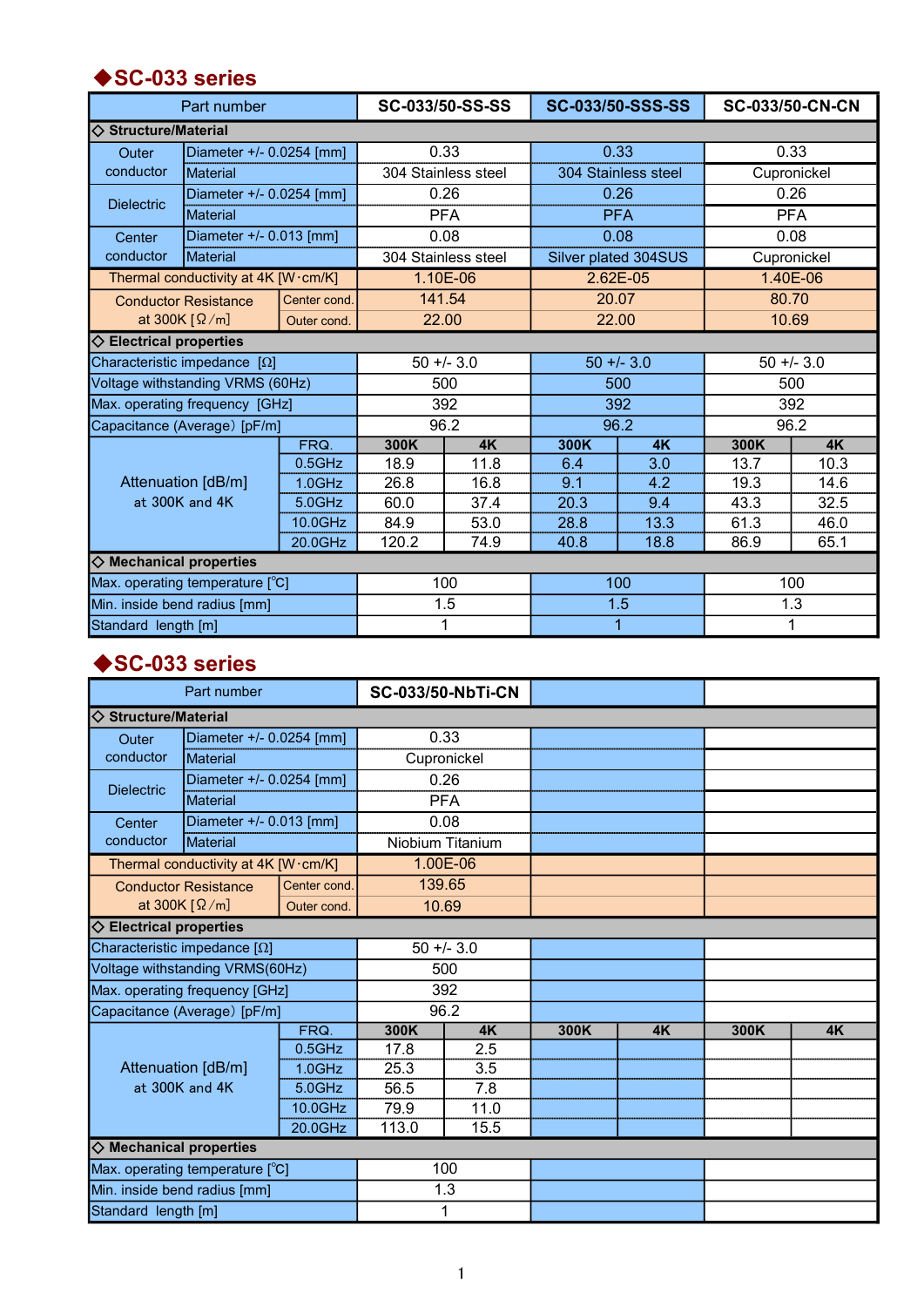#### ◆SC-040 series

|                                      | Part number                     |                         |            | <b>SC-040/50-CN-CN</b> |      |           |      |           |
|--------------------------------------|---------------------------------|-------------------------|------------|------------------------|------|-----------|------|-----------|
| $\diamond$ Structure/Material        |                                 |                         |            |                        |      |           |      |           |
| Outer                                | Diameter +/- 0.0254 [mm]        |                         |            | 0.4                    |      |           |      |           |
| conductor                            | <b>Material</b>                 |                         |            | Cupronickel            |      |           |      |           |
| <b>Dielectric</b>                    | Diameter +/- 0.0254 [mm]        |                         | 0.26       |                        |      |           |      |           |
|                                      | <b>Material</b>                 |                         | <b>PFA</b> |                        |      |           |      |           |
| Center                               |                                 | Diameter +/- 0.013 [mm] |            | 0.08                   |      |           |      |           |
| conductor                            | Material                        |                         |            | Cupronickel            |      |           |      |           |
| Thermal conductivity at 4K [W·cm/K]  |                                 |                         |            | 2.80E-06               |      |           |      |           |
| <b>Conductor Resistance</b>          |                                 | Center cond.            |            | 80.70                  |      |           |      |           |
|                                      | at 300K $[\Omega/m]$            | Outer cond.             |            | 5.60                   |      |           |      |           |
| $\diamondsuit$ Electrical properties |                                 |                         |            |                        |      |           |      |           |
| Characteristic impedance $[\Omega]$  |                                 |                         |            | $50 + -3.0$            |      |           |      |           |
|                                      | Voltage withstanding VRMS(60Hz) |                         |            | 500                    |      |           |      |           |
|                                      | Max. operating frequency [GHz]  |                         | 392        |                        |      |           |      |           |
|                                      | Capacitance (Average) [pF/m]    |                         | 96.2       |                        |      |           |      |           |
|                                      |                                 | FRQ.                    | 300K       | <b>4K</b>              | 300K | <b>4K</b> | 300K | <b>4K</b> |
|                                      |                                 | $0.5$ GHz               | 13.7       | 10.3                   |      |           |      |           |
|                                      | Attenuation [dB/m]              | $1.0$ GHz               | 19.3       | 14.6                   |      |           |      |           |
|                                      | at 300K and 4K                  | $5.0$ GHz               | 43.3       | 32.5                   |      |           |      |           |
|                                      |                                 | 10.0GHz                 | 61.3       | 46.0                   |      |           |      |           |
|                                      |                                 | 20.0GHz                 | 86.9       | 65.1                   |      |           |      |           |
| $\diamond$ Mechanical properties     |                                 |                         |            |                        |      |           |      |           |
| Max. operating temperature [°C]      |                                 |                         |            | 100                    |      |           |      |           |
|                                      | Min. inside bend radius [mm]    |                         |            | 1.3                    |      |           |      |           |
| Standard length [m]                  |                                 |                         |            | 1 or 2                 |      |           |      |           |

# ◆SC-086 series

|                                      | Part number                         |              |             | <b>SC-086/50-CN-CN</b> |             | <b>SC-086/50-SCN-CN</b>          |                     | SC-086/50-SS-SS     |
|--------------------------------------|-------------------------------------|--------------|-------------|------------------------|-------------|----------------------------------|---------------------|---------------------|
| <b>Structure/Material</b>            |                                     |              |             |                        |             |                                  |                     |                     |
| Outer                                | Diameter +/- 0.0254 [mm]            |              |             | 0.86                   |             | 0.86                             |                     | 0.86                |
| conductor                            | <b>Material</b>                     |              |             | Cupronickel            | Cupronickel |                                  | 304 Stainless steel |                     |
|                                      | Diameter +/- 0.0254 [mm]            |              | 0.66        |                        |             | 0.66                             |                     | 0.66                |
| <b>Dielectric</b>                    | <b>Material</b>                     |              | <b>PTFE</b> |                        | <b>PTFE</b> |                                  |                     | <b>PTFE</b>         |
| Center                               | Diameter +/- 0.013 [mm]             |              |             | 0.203                  |             | 0.203                            |                     | 0.203               |
| conductor                            | Material                            |              |             | Cupronickel            |             | <b>Silver plated Cupronickel</b> |                     | 304 Stainless steel |
|                                      | Thermal conductivity at 4K [W·cm/K] |              |             | 9.80E-06               |             | 7.07E-05                         |                     | 7.40E-06            |
|                                      | <b>Conductor Resistance</b>         | Center cond. |             | 12.50                  | 4.57        |                                  | 25.50               |                     |
|                                      | at 300K $[\Omega/m]$                | Outer cond.  |             | 1.56                   | 1.60        |                                  | 2.75                |                     |
| $\diamondsuit$ Electrical properties |                                     |              |             |                        |             |                                  |                     |                     |
|                                      | Characteristic impedance $[\Omega]$ |              |             | $50+/-2.5$             |             | $50+/-2.5$                       |                     | $50+/-2.5$          |
|                                      | Voltage withstanding VRMS(60Hz)     |              |             | 2000                   |             | 2000                             |                     | 2000                |
|                                      | Max. operating frequency [GHz]      |              | 154         |                        | 154         |                                  |                     | 154                 |
|                                      | Capacitance (Average) [pF/m]        |              | 95.2        |                        | 95.2        |                                  | 95.2                |                     |
|                                      |                                     | FRQ.         | 300K        | <b>4K</b>              | 300K        | 4K                               | 300K                | <b>4K</b>           |
|                                      |                                     | $0.5$ GHz    | 5.4         | 4.1                    | 2.1         | 1.0                              | 7.3                 | 4.7                 |
|                                      | Attenuation [dB/m]                  | $1.0$ GHz    | 7.7         | 5.7                    | 3.0         | 1.5                              | 10.3                | 6.6                 |
|                                      | at 300K and 4K                      | $5.0$ GHz    | 17.1        | 12.8                   | 6.7         | 3.2                              | 23.0                | 14.8                |
|                                      |                                     | 10.0GHz      | 24.3        | 18.1                   | 9.5         | 4.6                              | 32.7                | 20.9                |
|                                      |                                     | 20.0GHz      | 34.6        | 25.7                   | 13.4        | 6.5                              | 46.4                | 29.5                |
| $\diamond$ Mechanical properties     |                                     |              |             |                        |             |                                  |                     |                     |
| Max. operating temperature [°C]      |                                     |              |             | 100                    |             | 100                              |                     | 100                 |
| Min. inside bend radius [mm]         |                                     |              |             | 3.2                    |             | 3.2                              | 3.2                 |                     |
| Standard length [m]                  |                                     |              |             | $1$ ro $2$             |             | 1 or 2                           | 1 or 2              |                     |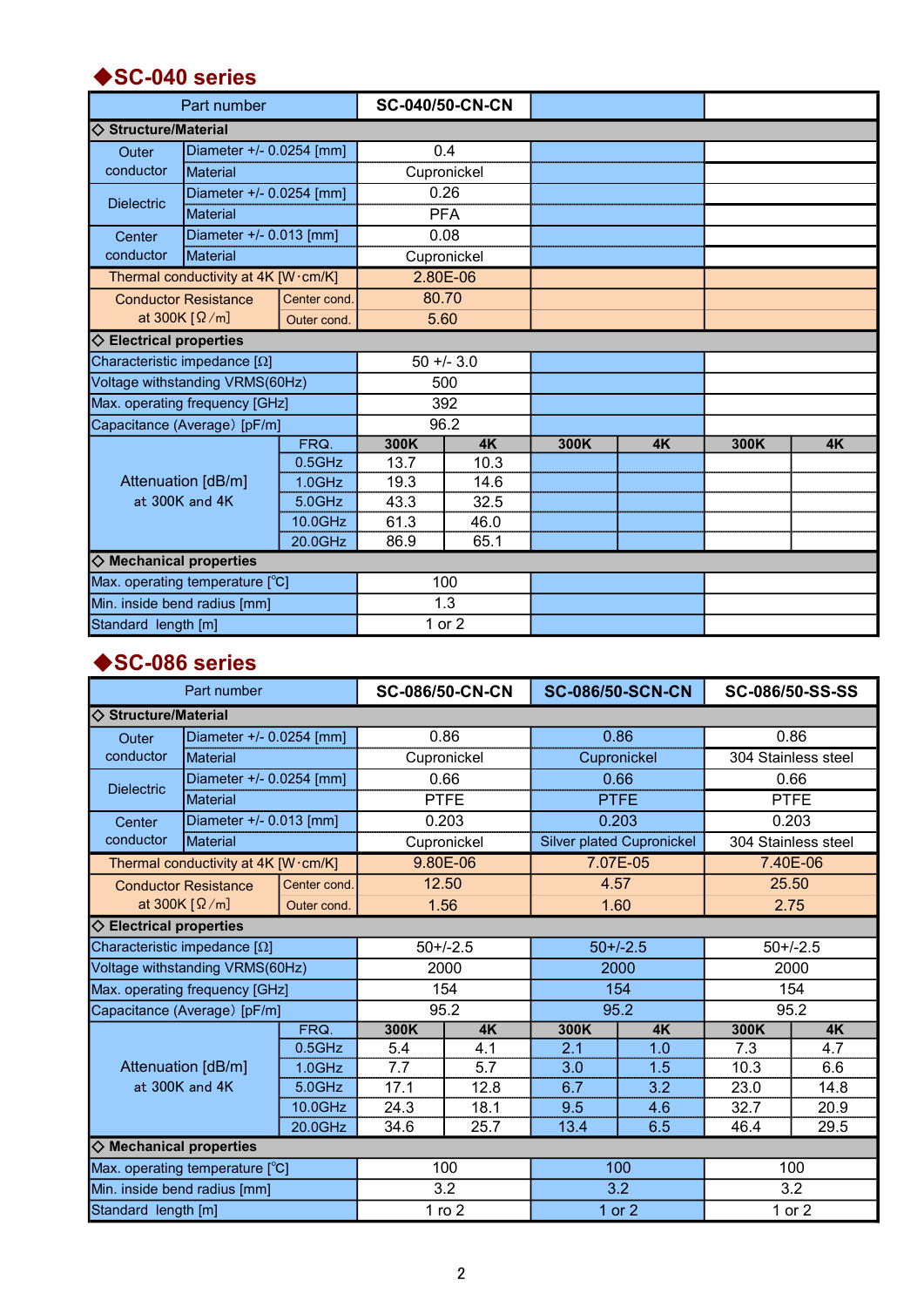| SC-086 series                        |                                                   |              |                     |                      |             | <b>Nonmagnetic</b> |      | <b>Nonmagnetic</b>            |
|--------------------------------------|---------------------------------------------------|--------------|---------------------|----------------------|-------------|--------------------|------|-------------------------------|
|                                      | Part number                                       |              |                     | SC-086/50-SSS-SS     |             | SC-086/50-B-B      |      | SC-086/50-SB-B                |
| I◇ Structure/Material                |                                                   |              |                     |                      |             |                    |      |                               |
| Outer                                | Diameter $+/- 0.0254$ [mm]                        |              |                     | 0.86                 | 0.86        |                    | 0.86 |                               |
| conductor                            | Material                                          |              | 304 Stainless steel |                      |             | Beryllium copper   |      | Beryllium copper              |
| <b>Dielectric</b>                    | Diameter +/- 0.0254 [mm]                          |              |                     | 0.66                 | 0.66        |                    |      | 0.66                          |
|                                      | Material                                          |              |                     | <b>PTFE</b>          | <b>PTFE</b> |                    |      | <b>PTFE</b>                   |
| Center                               | Diameter +/- 0.013 [mm]                           |              |                     | 0.203                |             | 0.203              |      | 0.203                         |
| conductor                            | Material                                          |              |                     | Silver plated 304SUS |             | Beryllium copper   |      | Siver plated Beryllium copper |
|                                      | Thermal conductivity at 4K [W·cm/K]               |              |                     | 6.84E-05             |             | 5.10E-05           |      | 1.72E-04                      |
|                                      | <b>Conductor Resistance</b>                       | Center cond. | 7.19                |                      |             | 3.26               | 0.38 |                               |
|                                      | at 300K $\lceil \Omega/m \rceil$                  | Outer cond.  | 2.69                |                      | 0.39        |                    | 0.39 |                               |
| $\diamondsuit$ Electrical properties |                                                   |              |                     |                      |             |                    |      |                               |
|                                      | Characteristic impedance $[\Omega]$               |              |                     | $50+/-3.0$           |             | $50+/-3.0$         |      | $50+/-3.0$                    |
|                                      | Voltage withstanding VRMS(60Hz)                   |              |                     | 2000                 | 2000        |                    |      | 2000                          |
|                                      | Max. operating frequency [GHz]                    |              |                     | 154                  | 154         |                    |      | 154                           |
|                                      | Capacitance (Average) [pF/m]                      |              |                     | 96.2                 |             | 96.2               |      | 95.2                          |
|                                      |                                                   | FRQ.         | 300K                | 4K                   | 300K        | <b>4K</b>          | 300K | <b>4K</b>                     |
|                                      |                                                   | $0.5$ GHz    | 2.6                 | 1.2                  | 2.3         | 1.8                | 1.4  | 0.5                           |
|                                      | Attenuation [dB/m]                                | $1.0$ GHz    | 3.7                 | 1.7                  | 3.3         | 2.5                | 2.0  | 0.7                           |
|                                      | at 300K and 4K                                    | $5.0$ GHz    | 8.3                 | 3.7                  | 7.4         | 5.6                | 4.4  | 1.6                           |
|                                      |                                                   | 10.0GHz      | 11.7                | 5.2                  | 10.6        | 7.9                | 6.3  | 2.2                           |
|                                      | 16.5<br>20.0GHz                                   |              |                     | 7.4                  | 15.2        | 11.2               | 8.9  | 3.1                           |
| $\diamond$ Mechanical properties     |                                                   |              |                     |                      |             |                    |      |                               |
| Max. operating temperature [°C]      |                                                   |              | 100                 | 100                  |             | 100                |      |                               |
|                                      | Min. inside bend radius [mm]<br>3.2<br>3.2<br>3.2 |              |                     |                      |             |                    |      |                               |
| Standard length [m]                  |                                                   |              |                     | 1 or 2               |             | 1 or 2             |      | 1 or 2                        |

### ◆SC-086 series

**Superconducting** 

|                                      | Part number                     |              |             | SC-086/50-NbTi-NbTi |      |           |      |           |
|--------------------------------------|---------------------------------|--------------|-------------|---------------------|------|-----------|------|-----------|
| <b>Structure/Material</b>            |                                 |              |             |                     |      |           |      |           |
| Outer                                | Diameter +/- 0.0254 [mm]        |              |             | $0.90 + 0.04$       |      |           |      |           |
| conductor                            | <b>Material</b>                 |              |             | Niobium Titanium    |      |           |      |           |
| <b>Dielectric</b>                    | Diameter +/- 0.0254 [mm]        |              | 0.66        |                     |      |           |      |           |
|                                      | <b>Material</b>                 |              | <b>PTFE</b> |                     |      |           |      |           |
| Center                               | Diameter +/- 0.013 [mm]         |              |             | 0.203               |      |           |      |           |
| conductor                            | Material                        |              |             | Niobium Titanium    |      |           |      |           |
| Thermal conductivity at 4K [W·cm/K]  |                                 |              |             | 4.63E-06            |      |           |      |           |
|                                      | <b>Conductor Resistance</b>     | Center cond. |             | 22.97               |      |           |      |           |
|                                      | at 300K $[\Omega/m]$            | Outer cond.  | 2.38        |                     |      |           |      |           |
| $\diamondsuit$ Electrical properties |                                 |              |             |                     |      |           |      |           |
| Characteristic impedance $[\Omega]$  |                                 |              |             | $50+/-3.0$          |      |           |      |           |
|                                      | Voltage withstanding VRMS(60Hz) |              |             | 2000                |      |           |      |           |
|                                      | Max. operating frequency [GHz]  |              | 154         |                     |      |           |      |           |
|                                      | Capacitance (Average) [pF/m]    |              | 96.2        |                     |      |           |      |           |
|                                      |                                 | FRQ.         | 300K        | <b>4K</b>           | 300K | <b>4K</b> | 300K | <b>4K</b> |
|                                      |                                 | $0.5$ GHz    | 7.6         |                     |      |           |      |           |
|                                      | Attenuation [dB/m]              | $1.0$ GHz    | 10.7        | Less                |      |           |      |           |
|                                      | at 300K and 4K                  | $5.0$ GHz    | 24.0        | than                |      |           |      |           |
|                                      |                                 | 10.0GHz      | 34.1        | 0.5dB               |      |           |      |           |
|                                      |                                 | 20.0GHz      | 48.3        |                     |      |           |      |           |
| $\Diamond$ Mechanical properties     |                                 |              |             |                     |      |           |      |           |
|                                      | Max. operating temperature [°C] |              |             | 90                  |      |           |      |           |
| Min. inside bend radius [mm]         |                                 |              |             | 3.2                 |      |           |      |           |
| Standard length [m]                  |                                 |              |             | 1                   |      |           |      |           |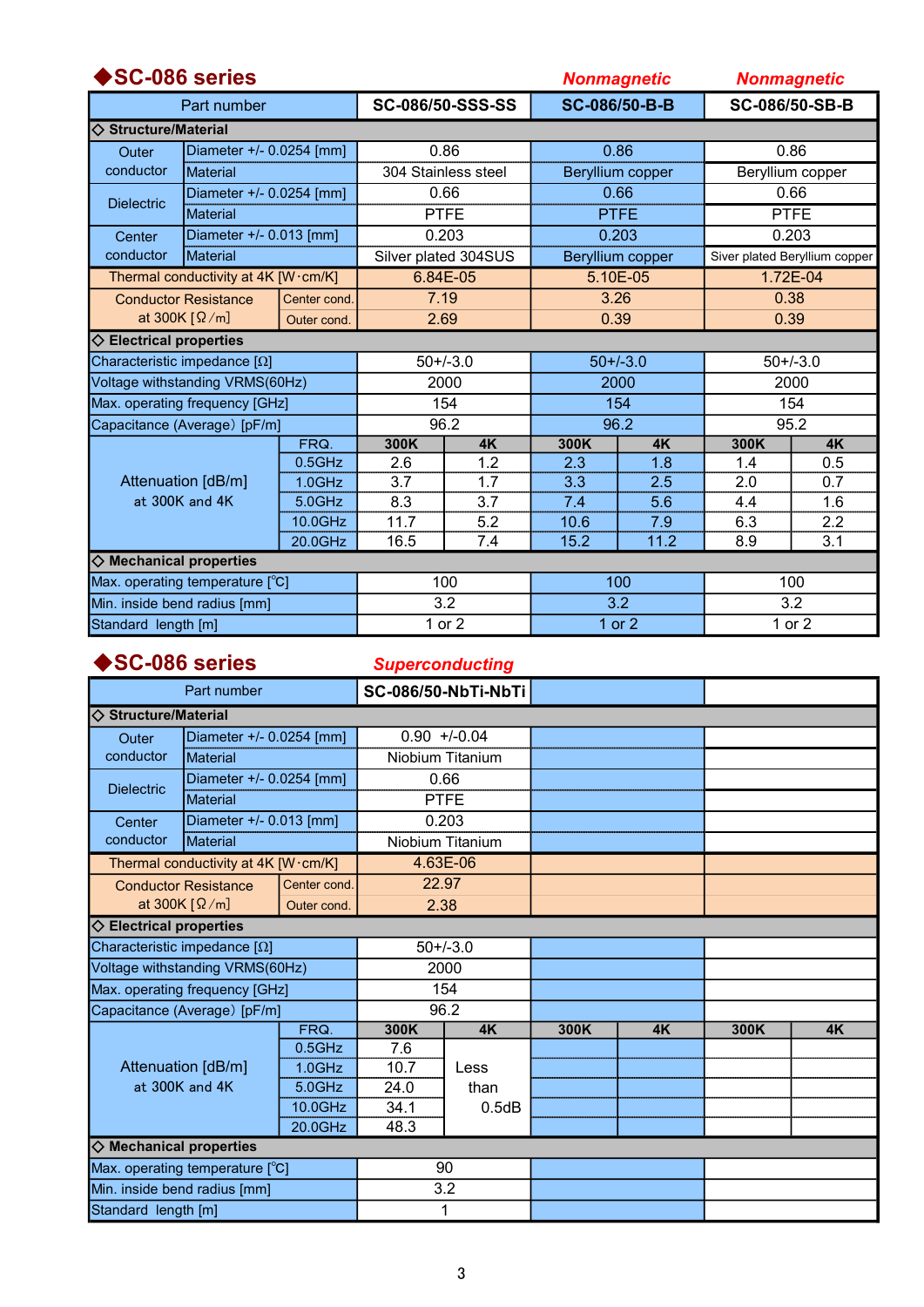# ◆SC-119 series

|                                      | Part number                                 |             |             | <b>SC-119/50-SS-SS</b> |                     | <b>SC-119/50-SSS-SS</b> | <b>SC-119/50-CN-CN</b> |             |
|--------------------------------------|---------------------------------------------|-------------|-------------|------------------------|---------------------|-------------------------|------------------------|-------------|
| $\diamond$ Structure/Material        |                                             |             |             |                        |                     |                         |                        |             |
| Outer                                | Diameter +/- 0.0254 [mm]                    |             |             | 1.19                   |                     | 1.19                    |                        | 1.19        |
| conductor                            | <b>Material</b>                             |             |             | 304 Stainless steel    | 304 Stainless steel |                         |                        | Cupronickel |
|                                      | Diameter +/- 0.0254 [mm]                    |             | 0.94        |                        |                     | 0.94                    |                        | 0.94        |
| <b>Dielectric</b>                    | <b>Material</b>                             |             | <b>PTFE</b> |                        | <b>PTFE</b>         |                         |                        | <b>PTFE</b> |
| Center                               | Diameter +/- 0.013 [mm]                     |             |             | 0.287                  |                     | 0.287                   |                        | 0.287       |
| conductor                            | Material                                    |             |             | 304 Stainless steel    |                     | Silver plated 304SUS    |                        | Cupronickel |
| Thermal conductivity at 4K [W·cm/K]  |                                             |             |             | 1.32E-05               |                     | 9.95E-05                |                        | 1.74E-05    |
|                                      | Center cond.<br><b>Conductor Resistance</b> |             |             | 11.50                  | 4.37                |                         | 6.04                   |             |
|                                      | at 300K $\lceil \Omega/m \rceil$            | Outer cond. | 1.69        |                        | 1.59                |                         | 0.98                   |             |
| $\diamondsuit$ Electrical properties |                                             |             |             |                        |                     |                         |                        |             |
| Characteristic impedance [Ω]         |                                             |             |             | $50+/-2.5$             |                     | $50+/-2.5$              |                        | $50+/-2.5$  |
|                                      | Voltage withstanding VRMS(60Hz)             |             |             | 2000                   |                     | 2000                    |                        | 2000        |
| Max. operating frequency [GHz]       |                                             |             |             | 108                    |                     | 108                     |                        | 108         |
| Capacitance (Average) [pF/m]         |                                             |             |             | 95.2                   | 95.2                |                         | 95.2                   |             |
|                                      |                                             | FRQ.        | 300K        | 4K                     | 300K                | 4K                      | 300K                   | 4K          |
|                                      |                                             | $0.5$ GHz   | 5.3         | 3.3                    | 1.8                 | 0.8                     | 3.8                    | 2.9         |
|                                      | Attenuation [dB/m]                          | $1.0$ GHz   | 7.4         | 4.7                    | 2.6                 | 1.2                     | 5.4                    | 4.1         |
|                                      | at 300K and 4K                              | $5.0$ GHz   | 16.6        | 10.4                   | 5.8                 | 2.6                     | 12.0                   | 9.1         |
|                                      |                                             | 10.0GHz     | 23.5        | 14.7                   | 8.2                 | 3.7                     | 17.0                   | 12.9        |
|                                      |                                             | 20.0GHz     | 33.3        | 20.8                   | 11.6                | 5.2                     | 24.0                   | 18.3        |
| $\diamond$ Mechanical properties     |                                             |             |             |                        |                     |                         |                        |             |
| Max. operating temperature [°C]      |                                             |             |             | 100                    | 100                 |                         | 100                    |             |
| Min. inside bend radius [mm]         |                                             |             |             | 3.2                    |                     | 3.2                     | 3.2                    |             |
| Standard length [m]                  |                                             |             |             | 1 or 2                 |                     | 1 or 2                  | 1 or 2                 |             |

| SC-119 series                        |                                                      |              |      |                                 |                  | <b>Nonmagnetic</b> |             | <b>Nonmagnetic</b>            |
|--------------------------------------|------------------------------------------------------|--------------|------|---------------------------------|------------------|--------------------|-------------|-------------------------------|
|                                      | Part number                                          |              |      | <b>SC-119/50-SCN-CN</b>         |                  | SC-119/50-B-B      |             | SC-119/50-SB-B                |
| <b>♦ Structure/Material</b>          |                                                      |              |      |                                 |                  |                    |             |                               |
| Outer                                | Diameter +/- 0.0254 [mm]                             |              |      | 1.19                            | 1.19             |                    | 1.19        |                               |
| conductor                            | <b>Material</b>                                      |              |      | Cupronickel                     | Beryllium copper |                    |             | Beryllium copper              |
| <b>Dielectric</b>                    | Diameter +/- 0.0254 [mm]                             |              |      | 0.94                            | 0.94             |                    | 0.94        |                               |
|                                      | <b>Material</b>                                      |              |      | <b>PTFE</b>                     | <b>PTFE</b>      |                    | <b>PTFE</b> |                               |
| Center                               | Diameter +/- 0.013 [mm]                              |              |      | 0.287                           |                  | 0.287              |             | 0.287                         |
| conductor                            | <b>Material</b>                                      |              |      | <b>Siver Plated Cupronickel</b> |                  | Beryllium copper   |             | Siver plated Beryllium copper |
|                                      | Thermal conductivity at 4K [W·cm/K]                  |              |      | 1.04E-04                        |                  | $9.10E-05$         |             | 1.77E-04                      |
|                                      | <b>Conductor Resistance</b>                          | Center cond. |      | 2.80                            |                  | 1.74               | 1.19        |                               |
|                                      | at 300K $\lceil \Omega/m \rceil$                     | Outer cond.  |      | 1.00                            |                  | 0.22               | 0.22        |                               |
| $\diamondsuit$ Electrical properties |                                                      |              |      |                                 |                  |                    |             |                               |
|                                      | Characteristic impedance $[\Omega]$                  |              |      | $50 + 2.5$                      |                  | $50 + 2.5$         |             | $50 + 2.5$                    |
|                                      | Voltage withstanding VRMS(60Hz)                      |              |      | 2000                            | 2000             |                    |             | 2000                          |
|                                      | Max. operating frequency [GHz]                       |              |      | 108                             | 108              |                    |             | 108                           |
|                                      | Capacitance (Average) [pF/m]                         |              |      | 95.2                            |                  | 95.6               |             | 95.6                          |
|                                      |                                                      | FRQ.         | 300K | 4K                              | 300K             | 4K                 | 300K        | <b>4K</b>                     |
|                                      |                                                      | $0.5$ GHz    | 1.5  | 0.7                             | 1.6              | 1.3                | 1.0         | 0.3                           |
|                                      | Attenuation [dB/m]                                   | $1.0$ GHz    | 2.1  | 1.0                             | 2.3              | 1.8                | 1.4         | 0.5                           |
|                                      | at 300K and 4K                                       | $5.0$ GHz    | 4.7  | 2.3                             | 5.1              | 4.0                | 3.1         | 1.1                           |
|                                      |                                                      | 10.0GHz      | 6.7  | 3.3                             | 7.3              | 5.6                | 4.4         | 1.5                           |
|                                      |                                                      | 20.0GHz      | 9.5  | 4.6                             | 10.5             | 7.9                | 6.3         | 2.2                           |
| $\diamond$ Mechanical properties     |                                                      |              |      |                                 |                  |                    |             |                               |
|                                      | 100<br>100<br>100<br>Max. operating temperature [°C] |              |      |                                 |                  |                    |             |                               |
|                                      | 3.2<br>3.2<br>Min. inside bend radius [mm]<br>3.2    |              |      |                                 |                  |                    |             |                               |
| Standard length [m]                  |                                                      |              |      | 1 or 2                          |                  | 1 or 2             |             | 1 or 2                        |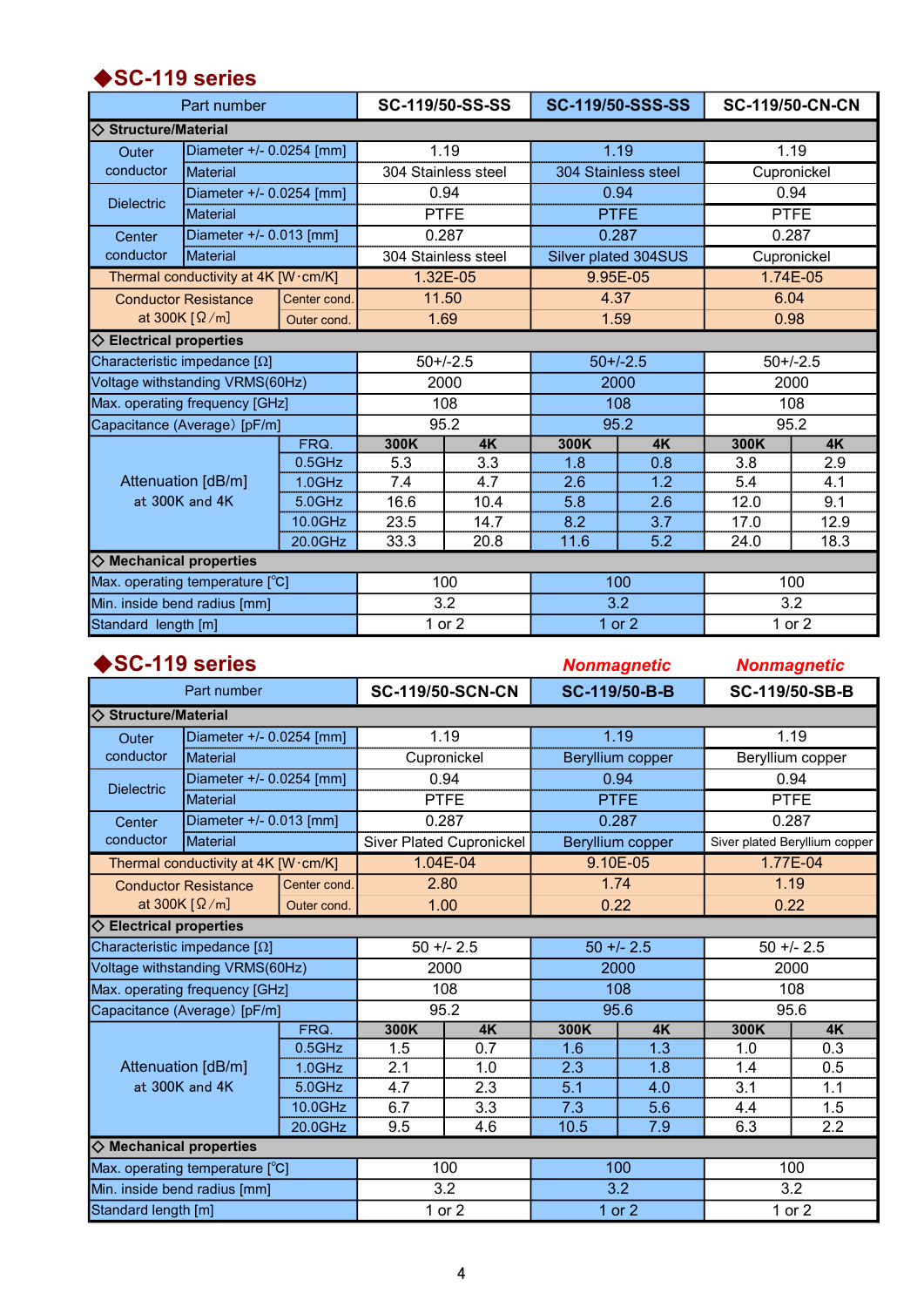| SC-119 series                                   |                                     |              |      | <b>Superconducting</b> |       | <b>Nonmagnetic</b>       |      |    |
|-------------------------------------------------|-------------------------------------|--------------|------|------------------------|-------|--------------------------|------|----|
|                                                 | Part number                         |              |      | SC-119/50-NbTi-NbTi    |       | <b>SC-119/50-PBC-PBC</b> |      |    |
| $\diamond$ Structure/Material                   |                                     |              |      |                        |       |                          |      |    |
| Outer                                           | Diameter +/- 0.0254 [mm]            |              |      | 1.19                   | 1.19  |                          |      |    |
| conductor                                       | Material                            |              |      | Niobium Titanium       |       | Phosphor bronze          |      |    |
| <b>Dielectric</b>                               | Diameter +/- 0.0254 [mm]            |              |      | 0.94                   |       | 0.94                     |      |    |
|                                                 | Material                            |              |      | <b>PTFE</b>            |       | <b>PTFE</b>              |      |    |
| Center                                          | Diameter +/- 0.013 [mm]             |              |      | 0.287                  | 0.287 |                          |      |    |
| conductor                                       | Material                            |              |      | Niobium Titanium       |       | Phosphor bronze          |      |    |
|                                                 | Thermal conductivity at 4K [W·cm/K] |              |      | 7.54E-06               |       | 5.80E-05                 |      |    |
| <b>Conductor Resistance</b>                     |                                     | Center cond. |      | 10.60                  |       | 2.06                     |      |    |
| at 300K $\lceil \Omega/m \rceil$<br>Outer cond. |                                     |              | 1.90 | 0.27                   |       |                          |      |    |
| $\diamondsuit$ Electrical properties            |                                     |              |      |                        |       |                          |      |    |
|                                                 | Characteristic impedance $[\Omega]$ |              |      | $50+/-2.5$             |       | $50 + (-2.5)$            |      |    |
|                                                 | Voltage withstanding VRMS(60Hz)     |              | 2000 |                        |       | 2000                     |      |    |
|                                                 | Max. operating frequency [GHz]      |              | 108  |                        | 108   |                          |      |    |
|                                                 | Capacitance (Average) [pF/m]        |              |      | 95.2                   |       | 95.6                     |      |    |
|                                                 |                                     | FRQ.         | 300K | 4K                     | 300K  | 4K                       | 300K | 4K |
|                                                 |                                     | $0.5$ GHz    | 5.3  |                        | 2.3   | 1.8                      |      |    |
|                                                 | Attenuation [dB/m]                  | $1.0$ GHz    | 7.5  | Less                   | 3.2   | 2.5                      |      |    |
|                                                 | at 300K and 4K                      | $5.0$ GHz    | 16.9 | than                   | 7.2   | 5.7                      |      |    |
|                                                 |                                     | 10.0GHz      | 24.0 | 0.4dB                  | 10.3  | 8.0                      |      |    |
|                                                 | 20.0GHz                             |              | 34.1 |                        | 14.8  | 11.3                     |      |    |
| $\diamond$ Mechanical properties                |                                     |              |      |                        |       |                          |      |    |
|                                                 | Max. operating temperature [°C]     |              |      | 100                    |       | 100                      |      |    |
| Min. inside bend radius [mm]                    |                                     |              |      | 6.4                    |       | 3.2                      |      |    |
| Standard length [m]                             |                                     |              |      | 1                      |       | $\overline{1}$           |      |    |

# ◆SC-160 series

#### **Superconducting**

|                                             | Part number                     |             |      | <b>SC-160/50-CN-CN</b> |      | <b>SC-160/50-SCN-CN</b>          |                  | SC-160/50-NbTi-NbTi |
|---------------------------------------------|---------------------------------|-------------|------|------------------------|------|----------------------------------|------------------|---------------------|
| $\Diamond$ Structure/Material               |                                 |             |      |                        |      |                                  |                  |                     |
| Outer                                       | Diameter +/- 0.0254 [mm]        |             |      | 1.60                   |      | 1.60                             |                  | 1.60                |
| conductor                                   | <b>Material</b>                 |             |      | Cupronickel            |      | Cupronckel                       | Niobium Titanium |                     |
| <b>Dielectric</b>                           | Diameter +/- 0.0254 [mm]        |             |      | 1.05                   | 1.05 |                                  |                  | 1.05                |
| Material                                    |                                 |             |      | <b>PTFE</b>            |      | <b>PTFE</b>                      | <b>PTFE</b>      |                     |
| Center                                      | Diameter +/- 0.013 [mm]         |             |      | 0.32                   |      | 0.32                             |                  | 0.32                |
| conductor                                   | Material                        |             |      | Cupronickel            |      | <b>Silver plated Cupronickel</b> |                  | Niobium Titanium    |
| Thermal conductivity at 4K [W·cm/K]         |                                 |             |      | 4.42E-05               |      | $1.41E - 04$                     |                  | 1.66E-05            |
| Center cond.<br><b>Conductor Resistance</b> |                                 |             | 4.93 |                        | 2.38 |                                  | 8.95             |                     |
|                                             | at 300K $[\Omega/m]$            | Outer cond. |      | 0.33                   | 0.33 |                                  | 0.70             |                     |
| $\diamondsuit$ Electrical properties        |                                 |             |      |                        |      |                                  |                  |                     |
| Characteristic impedance $[\Omega]$         |                                 |             |      | $50+/-2.0$             |      | $50+/-2.0$                       |                  | $50+/-2.5$          |
|                                             | Voltage withstanding VRMS(60Hz) |             |      | 2000                   |      | 2000                             |                  | 2000                |
|                                             | Max. operating frequency [GHz]  |             |      | 97                     |      | 97                               |                  | 97                  |
|                                             | Capacitance (Average) [pF/m]    |             | 95.5 |                        | 95.5 |                                  | 95.6             |                     |
|                                             |                                 | FRQ.        | 300K | <b>4K</b>              | 300K | <b>4K</b>                        | 300K             | <b>4K</b>           |
|                                             |                                 | $0.5$ GHz   | 3.4  | 2.6                    | 1.3  | 0.6                              | 4.6              |                     |
|                                             | Attenuation [dB/m]              | $1.0$ GHz   | 4.8  | 3.6                    | 1.9  | 0.9                              | 6.7              | Less                |
|                                             | at 300K and 4K                  | 5.0GHz      | 10.8 | 8.1                    | 4.2  | 2.0                              | 15.1             | than                |
|                                             |                                 | 10.0GHz     | 15.2 | 11.5                   | 6.0  | 2.9                              | 21.5             | 0.4dB               |
| 20.0GHz                                     |                                 |             | 21.5 | 16.2                   | 8.5  | 4.1                              | 30.6             |                     |
| <b>♦ Mechanical properties</b>              |                                 |             |      |                        |      |                                  |                  |                     |
|                                             | Max. operating temperature [°C] |             |      | 100                    | 100  |                                  | 90               |                     |
| Min. inside bend radius [mm]                |                                 |             |      | 3                      | 3    |                                  | 6.4              |                     |
| Standard length [m]                         |                                 |             |      | 1 or 2                 |      | 1 or 2                           | 1                |                     |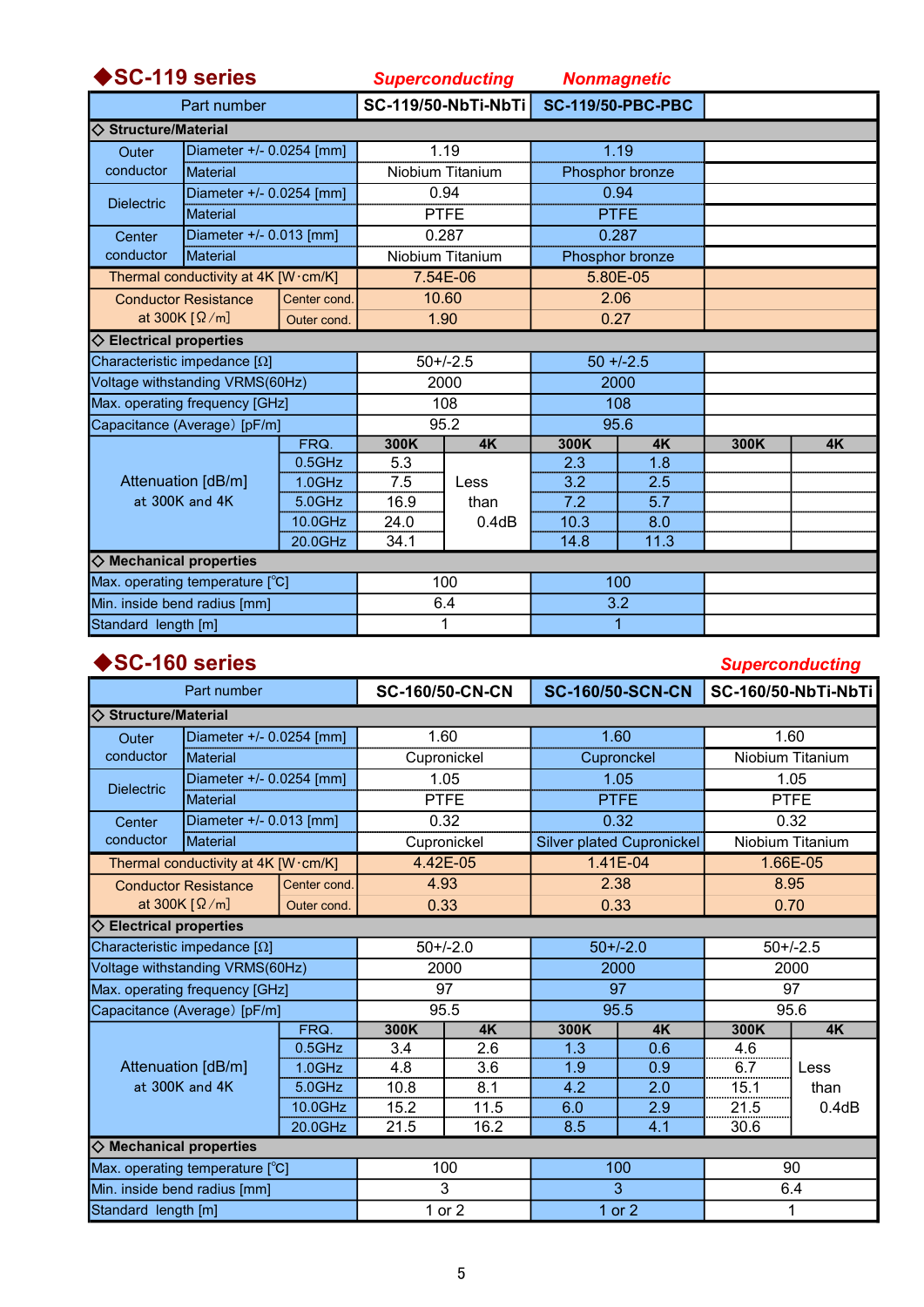# ◆SC-219 series

|                                      | Part number                                 |             |             | SC-219/50-SS-SS     |                     | <b>SC-219/50-SSS-SS</b> |        | <b>SC-219/50-CN-CN</b> |  |
|--------------------------------------|---------------------------------------------|-------------|-------------|---------------------|---------------------|-------------------------|--------|------------------------|--|
| $\Diamond$ Structure/Material        |                                             |             |             |                     |                     |                         |        |                        |  |
| Outer                                | Diameter +/- 0.0254 [mm]                    |             |             | 2.19                |                     | 2.19                    |        | 2.19                   |  |
| conductor                            | <b>Material</b>                             |             |             | 304 Stainless steel | 304 Stainless steel |                         |        | Cupronickel            |  |
|                                      | Diameter +/- 0.0254 [mm]                    |             | 1.67        |                     | 1.67                |                         |        | 1.67                   |  |
| <b>Dielectric</b>                    | <b>Material</b>                             |             | <b>PTFE</b> |                     | <b>PTFE</b>         |                         |        | <b>PTFE</b>            |  |
| Center                               | Diameter +/- 0.013 [mm]                     |             |             | 0.51                |                     | 0.51                    |        | 0.51                   |  |
| conductor                            | <b>Material</b>                             |             |             | 304 Stainless steel |                     | Siver plated 304SUS     |        | Cupronickel            |  |
|                                      | Thermal conductivity at 4K [W·cm/K]         |             |             | 4.30E-05            |                     | 2.02E-04                |        | 6.30E-05               |  |
|                                      | Center cond.<br><b>Conductor Resistance</b> |             |             | 3.54                |                     | 1.66                    |        | 1.86                   |  |
|                                      | at 300K $\lceil \Omega/m \rceil$            | Outer cond. |             | 0.45                | 0.45                |                         | 0.23   |                        |  |
| $\diamondsuit$ Electrical properties |                                             |             |             |                     |                     |                         |        |                        |  |
|                                      | Characteristic impedance [Ω]                |             |             | $50+/-1.5$          |                     | $50+/-1.5$              |        | $50+/-1.5$             |  |
|                                      | Voltage withstanding VRMS(60Hz)             |             |             | 2500                |                     | 2500                    |        | 2500                   |  |
|                                      | Max. operating frequency [GHz]              |             | 61          |                     |                     | 61                      |        | 61                     |  |
|                                      | Capacitance (Average) [pF/m]                |             |             | 95.2                |                     | 95.2                    |        | 95.2                   |  |
|                                      |                                             | FRQ.        | 300K        | <b>4K</b>           | 300K                | <b>4K</b>               | 300K   | <b>4K</b>              |  |
|                                      |                                             | $0.5$ GHz   | 3.0         | 1.9                 | 1.0                 | 0.5                     | 2.4    | 1.6                    |  |
|                                      | Attenuation [dB/m]                          | $1.0$ GHz   | 4.2         | 2.6                 | 1.5                 | 0.7                     | 3.4    | 2.3                    |  |
|                                      | at 300K and 4K                              | $5.0$ GHz   | 9.4         | 5.9                 | 3.3                 | 1.5                     | 7.6    | 5.1                    |  |
|                                      |                                             | 10.0GHz     | 13.5        | 8.3                 | 4.6                 | 2.1                     | 10.8   | 7.2                    |  |
|                                      |                                             | 20.0GHz     | 19.2        | 11.7                | 6.5                 | 2.9                     | 15.5   | 10.2                   |  |
| $\diamond$ Mechanical properties     |                                             |             |             |                     |                     |                         |        |                        |  |
|                                      | Max. operating temperature [°C]             |             |             | 125                 |                     | 125                     |        | 125                    |  |
| Min. inside bend radius [mm]         |                                             |             |             | 6.4                 | 6.4                 |                         | 3.2    |                        |  |
| Standard length [m]                  |                                             |             |             | 1 or 2              |                     | 1 or $2$                | 1 or 2 |                        |  |

|                                  | SC-219 series                                     |              |      |                           |      | <b>Nonmagnetic</b> |             | <b>Nonmagnetic</b>             |
|----------------------------------|---------------------------------------------------|--------------|------|---------------------------|------|--------------------|-------------|--------------------------------|
|                                  | Part number                                       |              |      | <b>SC-219/50-SCN-CN</b>   |      | SC-219/50-B-B      |             | SC-219/50-SB-B                 |
| $\Diamond$ Structure/Material    |                                                   |              |      |                           |      |                    |             |                                |
| Outer                            | Diameter +/- 0.0254 [mm]                          |              |      | 2.19                      | 2.19 |                    |             | 2.19                           |
| conductor                        | Material                                          |              |      | Cupronickel               |      | Beryllium copper   |             | Beryllium copper               |
|                                  | Diameter +/- 0.0254 [mm]                          |              |      | 1.67                      | 1.67 |                    | 1.67        |                                |
| <b>Dielectric</b>                | <b>Material</b>                                   |              |      | <b>PTFE</b>               |      | <b>PTFE</b>        | <b>PTFE</b> |                                |
| Center                           | Diameter +/- 0.013 [mm]                           |              |      | 0.51                      |      | 0.51               |             | 0.51                           |
| conductor                        | <b>Material</b>                                   |              |      | Silver plated Cupronickel |      | Beryllium copper   |             | Silver plated Beryllium copper |
|                                  | Thermal conductivity at 4K [W·cm/K]               |              |      | 2.18E-04                  |      | 2.96E-04           |             | 4.88E-04                       |
|                                  | <b>Conductor Resistance</b>                       | Center cond. |      | 1.19                      |      | 0.51               | 0.46        |                                |
|                                  | at 300K $\lceil \Omega/m \rceil$                  | Outer cond.  | 0.23 |                           | 0.06 |                    | 0.06        |                                |
| $\diamond$ Electrical properties |                                                   |              |      |                           |      |                    |             |                                |
|                                  | Characteristic impedance $[\Omega]$               |              |      | $50+/-1.5$                |      | $50+/-1.5$         |             | $50+/-1.5$                     |
|                                  | Voltage withstanding VRMS(60Hz)                   |              |      | 2500                      | 2500 |                    |             | 2500                           |
|                                  | Max. operating frequency [GHz]                    |              |      | 61                        | 61   |                    |             | 61                             |
|                                  | Capacitance (Average) [pF/m]                      |              |      | 95.2                      |      | 95.2               |             | 95.2                           |
|                                  |                                                   | FRQ.         | 300K | 4K                        | 300K | <b>4K</b>          | 300K        | <b>4K</b>                      |
|                                  |                                                   | $0.5$ GHz    | 0.8  | 0.4                       | 0.9  | 0.7                | 0.6         | 0.2                            |
|                                  | Attenuation [dB/m]                                | 1.0GHz       | 1.2  | 0.6                       | 1.3  | $\mathbf{1}$       | 0.8         | 0.3                            |
|                                  | at 300K and 4K                                    | $5.0$ GHz    | 2.7  | 1.3                       | 2.9  | 2.2                | 1.8         | 0.6                            |
|                                  |                                                   | 10.0GHz      | 3.8  | 1.8                       | 4.1  | 3.2                | 2.5         | 0.9                            |
|                                  |                                                   | 20.0GHz      | 5.3  | 2.6                       | 5.8  | 4.5                | 3.5         | 1.2                            |
| ♦ Mechanical properties          |                                                   |              |      |                           |      |                    |             |                                |
|                                  | Max. operating temperature [°C]                   |              |      | 125                       |      | 125                |             | 125                            |
|                                  | Min. inside bend radius [mm]<br>6.4<br>6.4<br>6.4 |              |      |                           |      |                    |             |                                |
| Standard length [m]              |                                                   |              |      | 1 or 2                    |      | 1 or $2$           |             | 1 or 2                         |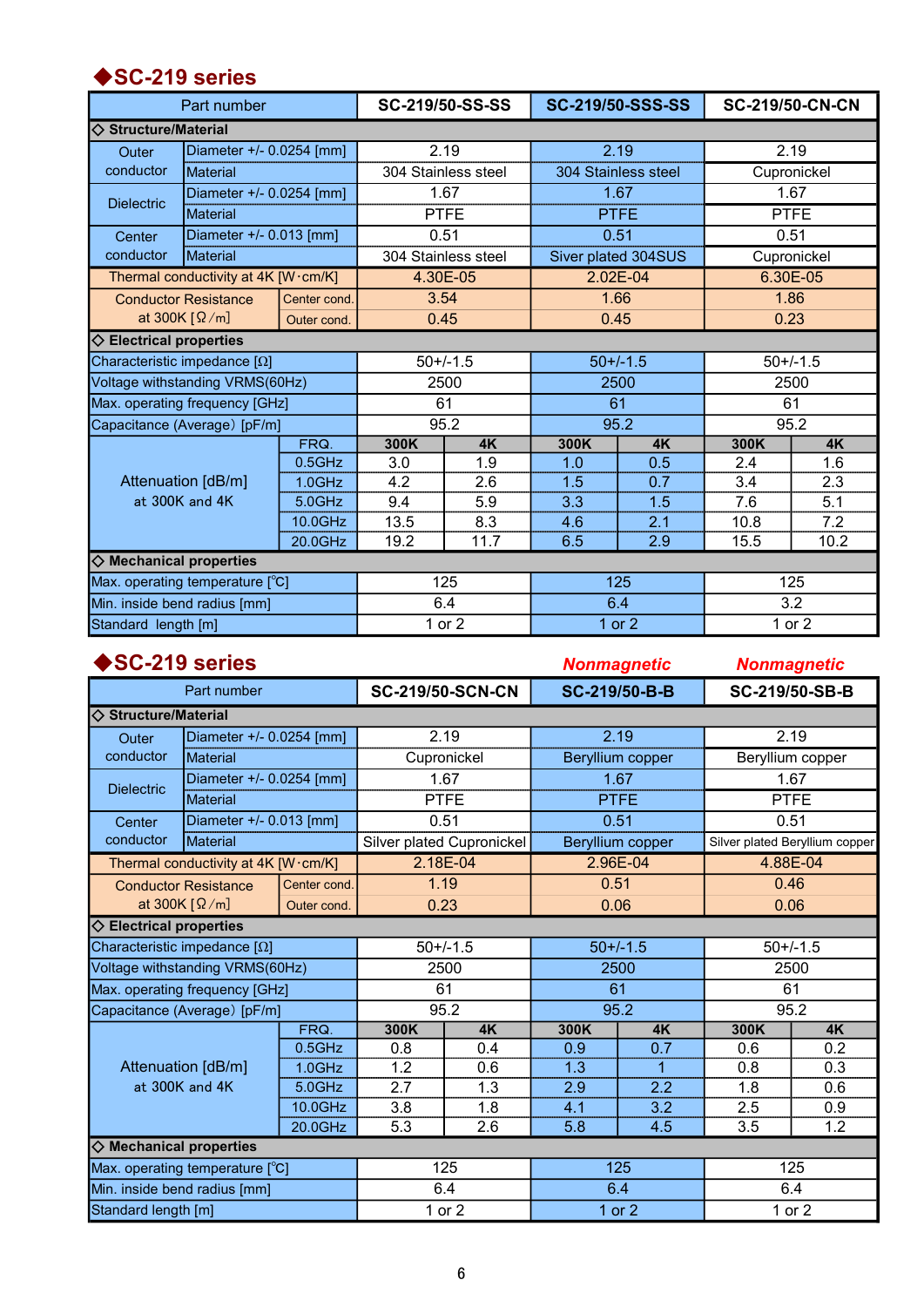| SC-219 series                                                                                          |                                      |                          | <b>Nonmagnetic</b>   |     | <b>Superconducting</b>     |           |                  |           |  |  |
|--------------------------------------------------------------------------------------------------------|--------------------------------------|--------------------------|----------------------|-----|----------------------------|-----------|------------------|-----------|--|--|
| Part number                                                                                            |                                      |                          | SC-219/50-PBC-PBC    |     | <b>SC-219/50-NbTi-NbTi</b> |           | SC-219/50-B-SS   |           |  |  |
| <b>Structure/Material</b>                                                                              |                                      |                          |                      |     |                            |           |                  |           |  |  |
| Outer                                                                                                  |                                      | Diameter +/- 0.0254 [mm] | 2.19                 |     | 2.19                       |           | 2.19             |           |  |  |
| conductor                                                                                              | Material                             |                          | Phosphor bronze      |     | Niobium Titanium           |           | Stainless steel  |           |  |  |
| <b>Dielectric</b>                                                                                      | Diameter +/- 0.0254 [mm]             |                          | 1.67                 |     | 1.67                       |           | 1.67             |           |  |  |
|                                                                                                        | Material                             |                          | <b>PTFE</b>          |     | <b>PTFE</b>                |           | <b>PTFE</b>      |           |  |  |
| Center                                                                                                 | Diameter +/- 0.013 [mm]              |                          | 0.51                 |     | 0.51                       |           | 0.51             |           |  |  |
| conductor                                                                                              | Material                             |                          | Phosphor bronze      |     | <b>Niobium Titanium</b>    |           | Beryllium copper |           |  |  |
|                                                                                                        | Thermal conductivity at 4K [W·cm/K]  |                          | 2.20E-04             |     | 2.64E-05                   |           | 8.13E-05         |           |  |  |
|                                                                                                        | <b>Conductor Resistance</b>          |                          | 0.77<br>Center cond. |     | 3.62                       |           | 0.50             |           |  |  |
| at 300K $[\Omega/m]$                                                                                   |                                      | Outer cond.              | 0.07                 |     | 0.48                       |           | 0.44             |           |  |  |
|                                                                                                        | $\diamondsuit$ Electrical properties |                          |                      |     |                            |           |                  |           |  |  |
| Characteristic impedance $[\Omega]$                                                                    |                                      |                          | $50+/-1.5$           |     | $50+/-2.0$                 |           | $50+/-2.0$       |           |  |  |
| Voltage withstanding VRMS(60Hz)                                                                        |                                      |                          | 2500                 |     | 2500                       |           | 2500             |           |  |  |
| Max. operating frequency [GHz]                                                                         |                                      |                          | 61                   |     | 61                         |           | 61               |           |  |  |
| Capacitance (Average) [pF/m]                                                                           |                                      |                          | 95.2                 |     | 95.2                       |           | 95.5             |           |  |  |
| FRQ.<br>$0.5$ GHz<br>Attenuation [dB/m]<br>1.0GHz<br>at 300K and 4K<br>$5.0$ GHz<br>10.0GHz<br>20.0GHz |                                      |                          | 300K                 | 4K  | 300K                       | <b>4K</b> | 300K             | <b>4K</b> |  |  |
|                                                                                                        |                                      |                          | 1.3                  | 1.0 | 3.0                        |           | 1.4              | 1.1       |  |  |
|                                                                                                        |                                      |                          | 1.9                  | 1.4 | 4.3                        | Less      | 2.0              | 1.6       |  |  |
|                                                                                                        |                                      |                          | 4.3                  | 3.2 | 9.6                        | than      | 4.4              | 3.5       |  |  |
|                                                                                                        |                                      |                          | 6.1                  | 4.5 | 13.6                       | 0.3dB     | 6.2              | 4.9       |  |  |
|                                                                                                        |                                      |                          | 8.8                  | 6.4 | 19.4                       |           | 8.8              | 7.0       |  |  |
| $\diamond$ Mechanical properties                                                                       |                                      |                          |                      |     |                            |           |                  |           |  |  |
| Max. operating temperature [°C]                                                                        |                                      |                          | 125                  |     | 100                        |           | 100              |           |  |  |
| Min. inside bend radius [mm]                                                                           |                                      |                          | 6.4                  |     | 10                         |           | 6.4              |           |  |  |
| Standard length [m]                                                                                    |                                      |                          | 1 or $2$             |     | 1                          |           | 1 or 2           |           |  |  |

# ◆SC-358 series

| Part number                                                                                               |                             |              | SC-358/50-SS-SS     |           | <b>SC-358/50-SSS-SS</b> |           | <b>SC-358/50-CN-CN</b> |           |
|-----------------------------------------------------------------------------------------------------------|-----------------------------|--------------|---------------------|-----------|-------------------------|-----------|------------------------|-----------|
| <b>♦ Structure/Material</b>                                                                               |                             |              |                     |           |                         |           |                        |           |
| Outer                                                                                                     | Diameter +/- 0.0254 [mm]    |              | 3.58                |           | 3.58                    |           | 3.58                   |           |
| conductor                                                                                                 | <b>Material</b>             |              | 304 Stainless steel |           | 304 Stainless steel     |           | Cupornickel            |           |
|                                                                                                           | Diameter +/- 0.0254 [mm]    |              | 2.98                |           | 2.98                    |           | 2.98                   |           |
| <b>Dielectric</b>                                                                                         | <b>Material</b>             |              | <b>PTFE</b>         |           | <b>PTFE</b>             |           | <b>PTFE</b>            |           |
| Center                                                                                                    | Diameter +/- 0.013 [mm]     |              | 0.91                |           | 0.91                    |           | 0.91                   |           |
| conductor<br><b>Material</b>                                                                              |                             |              | 304 Stainless steel |           | Silver plated 304SUS    |           | Cupornickel            |           |
| Thermal conductivity at 4K [W·cm/K]                                                                       |                             |              | $1.02E - 04$        |           | 3.78E-04                |           | 1.35E-04               |           |
|                                                                                                           | <b>Conductor Resistance</b> | Center cond. | 1.12                |           | 0.67                    |           | 0.57                   |           |
| at 300K $\lceil \Omega/m \rceil$                                                                          |                             | Outer cond.  | 0.27                |           | 0.24                    |           | 0.13                   |           |
| $\diamondsuit$ Electrical properties                                                                      |                             |              |                     |           |                         |           |                        |           |
| Characteristic impedance $[\Omega]$                                                                       |                             |              | $50+/-1.0$          |           | $50+/-1.0$              |           | $50+/-1.0$             |           |
| Voltage withstanding VRMS(60Hz)                                                                           |                             |              | 5000                |           | 5000                    |           | 5000                   |           |
| Max. operating frequency [GHz]                                                                            |                             |              | 34                  |           | 34                      |           | 34                     |           |
| Capacitance (Average) [pF/m]                                                                              |                             |              | 95.2                |           | 95.2                    |           | 95.2                   |           |
| FRQ.<br>$0.5$ GHz<br>Attenuation [dB/m]<br>$1.0$ GHz<br>at 300K and 4K<br>$5.0$ GHz<br>10.0GHz<br>20.0GHz |                             |              | 300K                | <b>4K</b> | 300K                    | <b>4K</b> | 300K                   | <b>4K</b> |
|                                                                                                           |                             |              | 1.7                 | 1.0       | 0.6                     | 0.3       | 1.2                    | 0.9       |
|                                                                                                           |                             |              | 2.3                 | 1.5       | 0.8                     | 0.4       | 1.7                    | 1.3       |
|                                                                                                           |                             |              | 5.2                 | 3.3       | 1.8                     | 0.8       | 3.8                    | 2.9       |
|                                                                                                           |                             |              | 7.4                 | 4.7       | 2.6                     | 1.2       | 5.4                    | 4.1       |
|                                                                                                           |                             |              | 10.5                | 6.6       | 3.7                     | 1.7       | 7.6                    | 5.7       |
| $\diamond$ Mechanical properties                                                                          |                             |              |                     |           |                         |           |                        |           |
| Max. operating temperature [°C]                                                                           |                             |              | 125                 |           | 125                     |           | 125                    |           |
| Min. inside bend radius [mm]                                                                              |                             |              | 10                  |           | 10                      |           | 6.4                    |           |
| Standard length [m]                                                                                       |                             |              | 1 or $2$            |           | $1$ or $2$              |           | 1 or 2                 |           |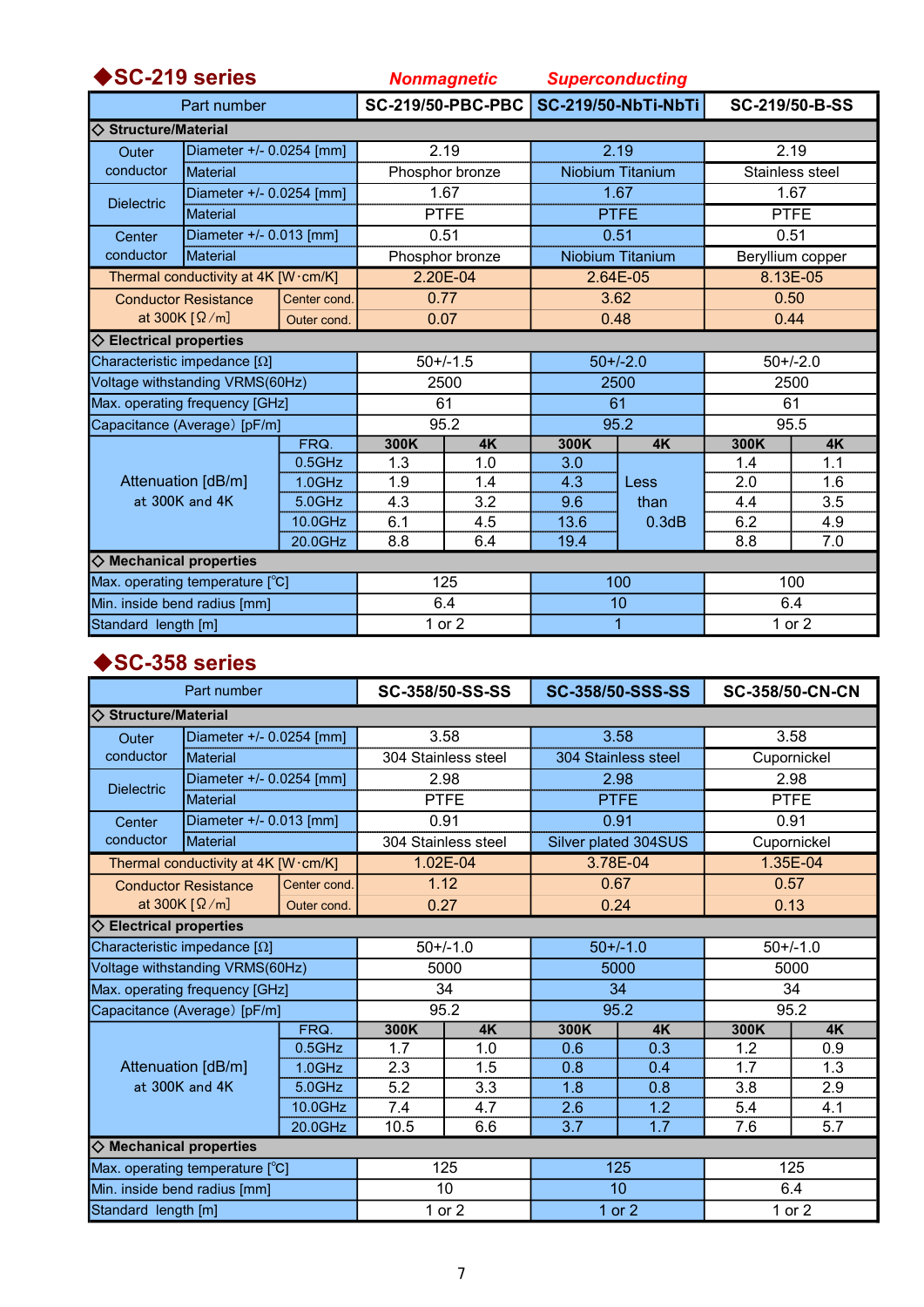## ◆SC-358 series

|                                      | Part number                         |              |                           | <b>SC-358/50-SCN-CN</b> |      |    |      |           |
|--------------------------------------|-------------------------------------|--------------|---------------------------|-------------------------|------|----|------|-----------|
| $\Diamond$ Structure/Material        |                                     |              |                           |                         |      |    |      |           |
| Outer                                | Diameter +/- 0.0254 [mm]            |              | 3.58                      |                         |      |    |      |           |
| conductor                            | Material                            |              | Cupronickel               |                         |      |    |      |           |
|                                      | Diameter +/- 0.0254 [mm]            |              | 2.98                      |                         |      |    |      |           |
| <b>Dielectric</b>                    | <b>Material</b>                     |              | <b>PTFE</b>               |                         |      |    |      |           |
| Diameter +/- 0.013 [mm]<br>Center    |                                     |              | 0.91                      |                         |      |    |      |           |
| conductor                            | Material                            |              | Silver plated Cupronickel |                         |      |    |      |           |
|                                      | Thermal conductivity at 4K [W·cm/K] |              | 4.11E-04                  |                         |      |    |      |           |
|                                      | <b>Conductor Resistance</b>         | Center cond. | 0.46                      |                         |      |    |      |           |
|                                      | at 300K $\lceil \Omega/m \rceil$    | Outer cond.  | 0.12                      |                         |      |    |      |           |
| $\diamondsuit$ Electrical properties |                                     |              |                           |                         |      |    |      |           |
| Characteristic impedance [Ω]         |                                     |              | $50+/-1.0$                |                         |      |    |      |           |
| Voltage withstanding VRMS(60Hz)      |                                     |              | 5000                      |                         |      |    |      |           |
| Max. operating frequency [GHz]       |                                     |              | 34                        |                         |      |    |      |           |
| Capacitance (Average) [pF/m]         |                                     |              | 95.2                      |                         |      |    |      |           |
|                                      | FRQ.                                |              | 300K                      | <b>4K</b>               | 300K | 4K | 300K | <b>4K</b> |
|                                      |                                     | $0.5$ GHz    | 0.5                       | 0.2                     |      |    |      |           |
| Attenuation [dB/m]<br>at 300K and 4K |                                     | $1.0$ GHz    | 0.7                       | 0.3                     |      |    |      |           |
|                                      |                                     | $5.0$ GHz    | 1.5                       | 0.7                     |      |    |      |           |
|                                      |                                     | 10.0GHz      | 2.1                       | 1.0                     |      |    |      |           |
|                                      |                                     | 20.0GHz      | 3.0                       | 1.5                     |      |    |      |           |
| $\diamond$ Mechanical properties     |                                     |              |                           |                         |      |    |      |           |
| Max. operating temperature [°C]      |                                     |              | 125                       |                         |      |    |      |           |
| Min. inside bend radius [mm]         |                                     |              | 6.4                       |                         |      |    |      |           |
| Standard length [m]                  |                                     |              | 1 or 2                    |                         |      |    |      |           |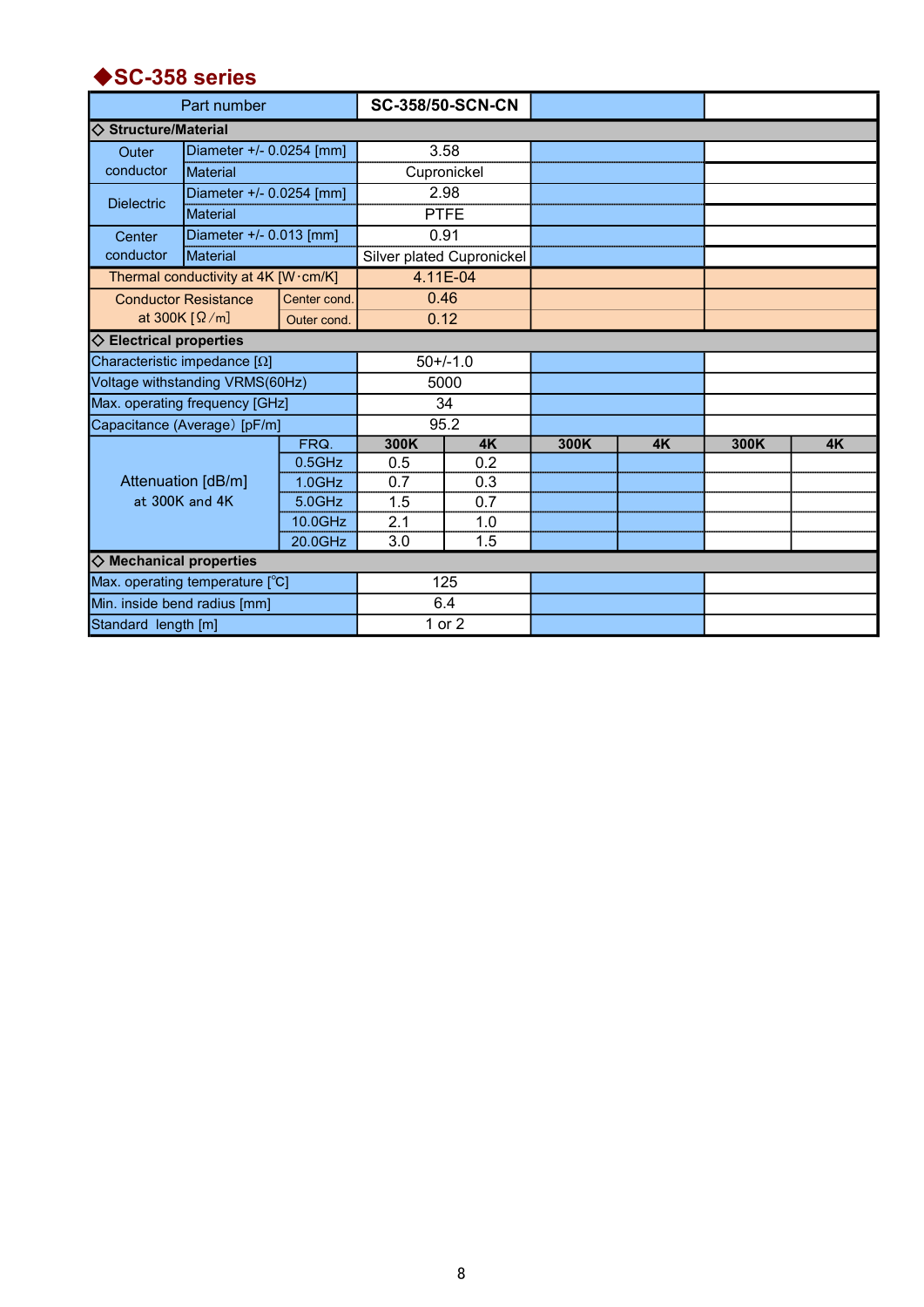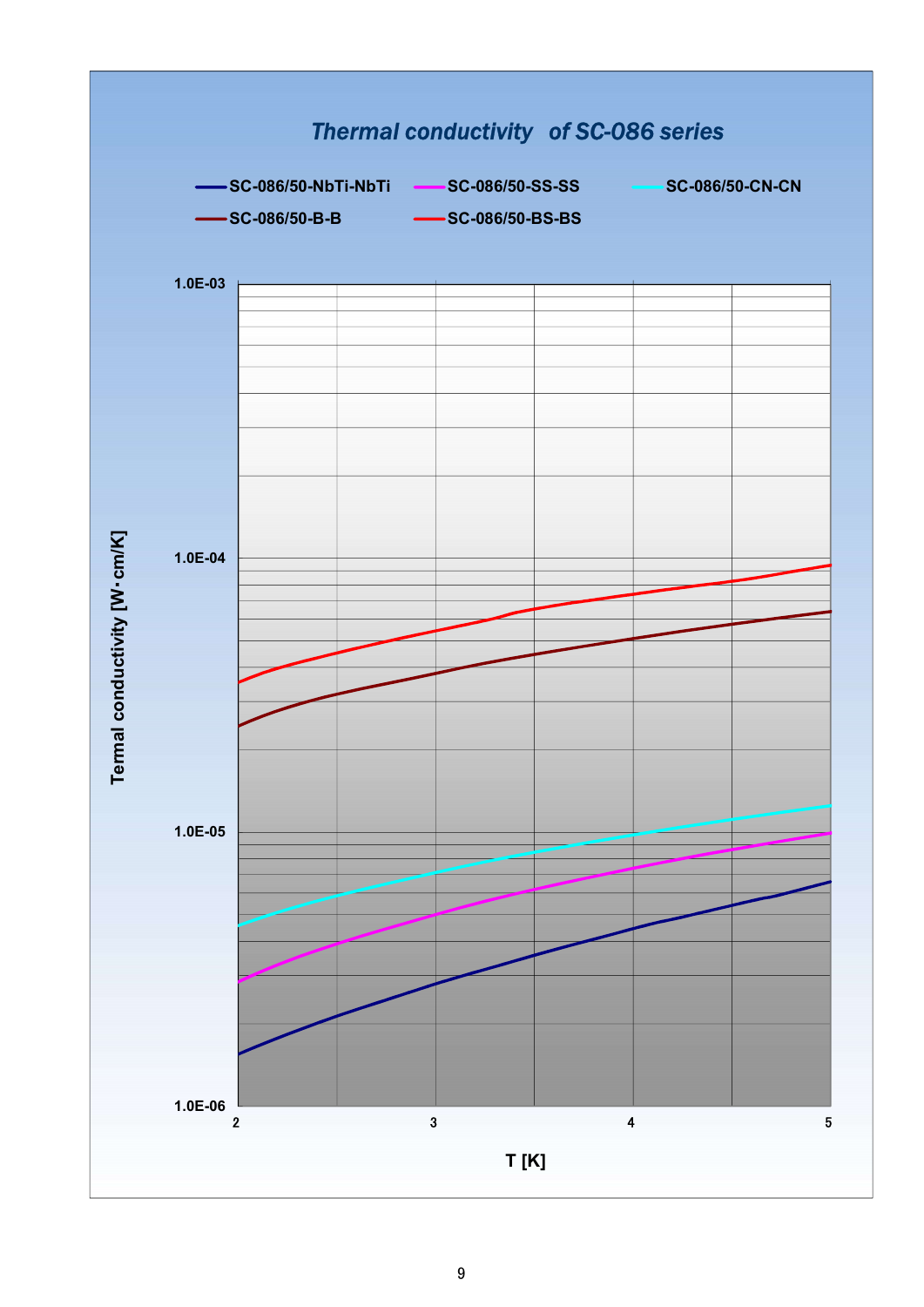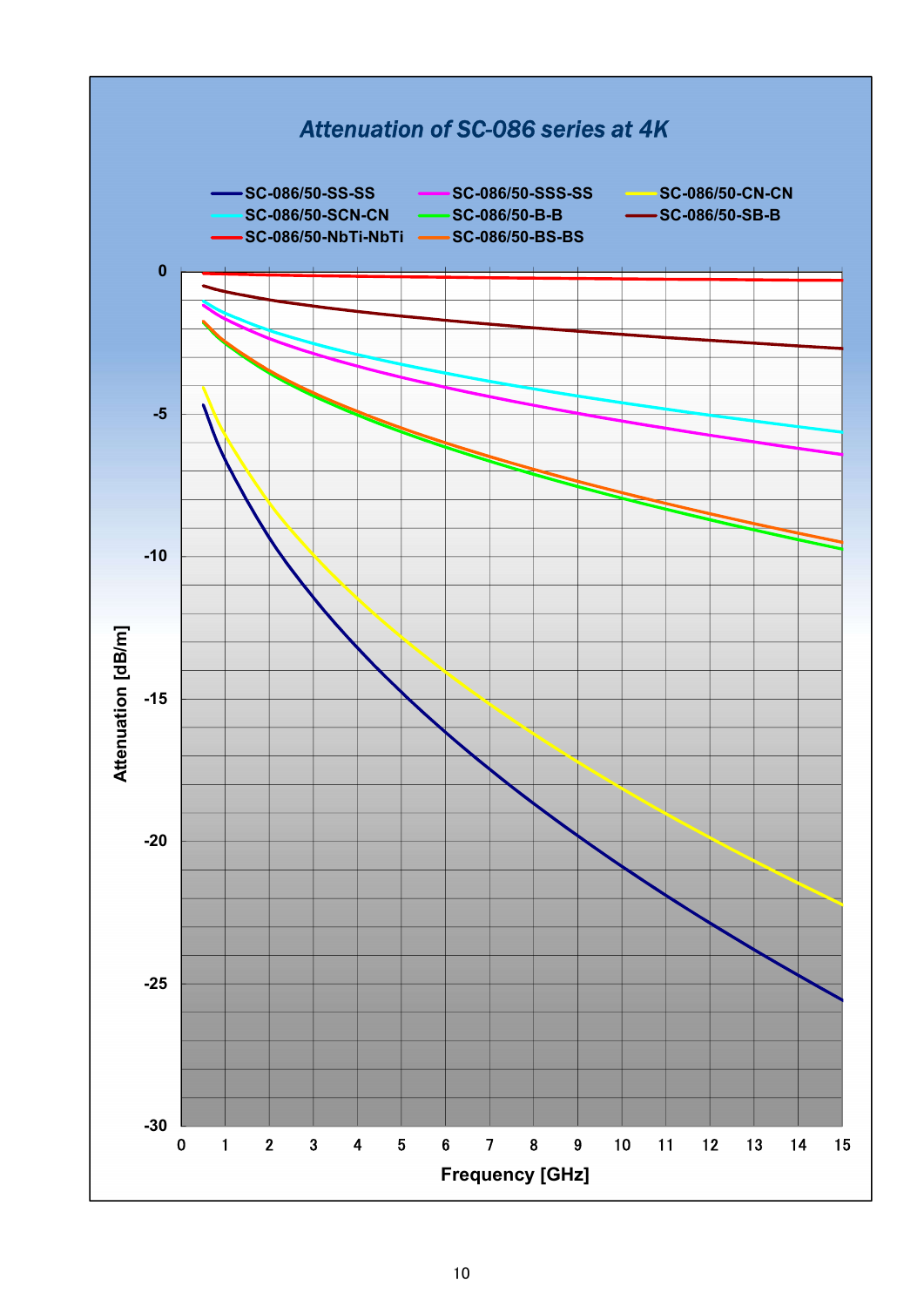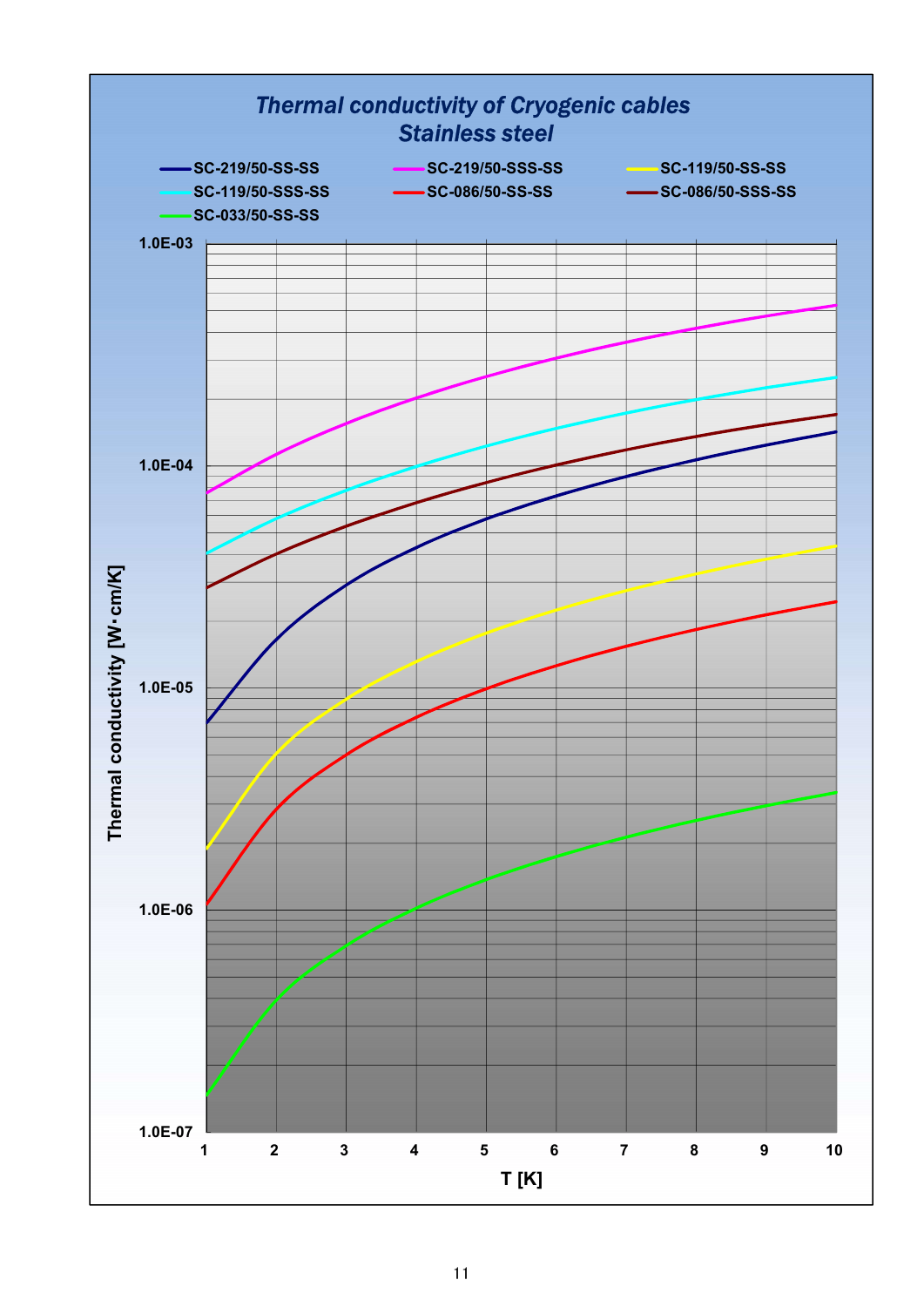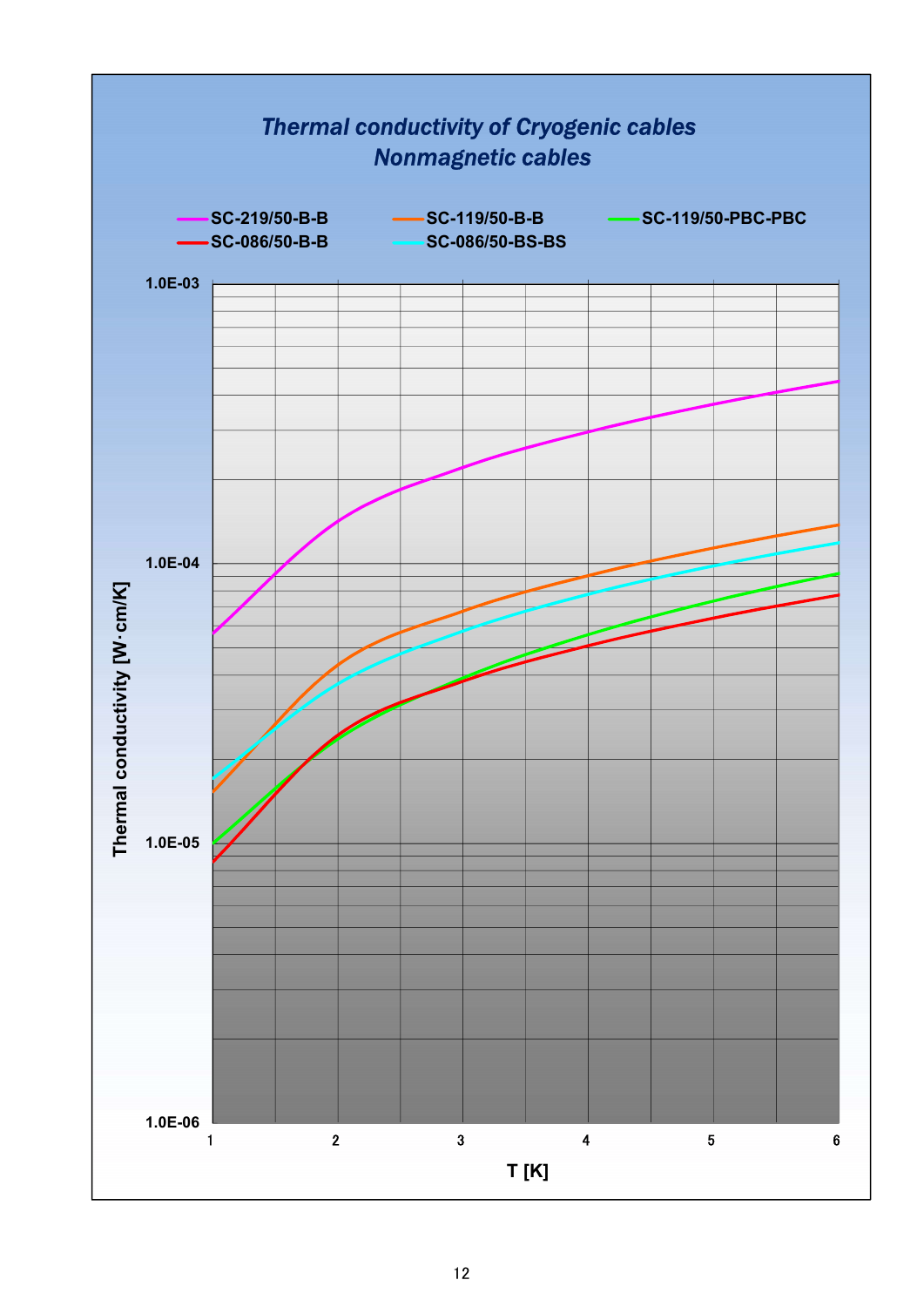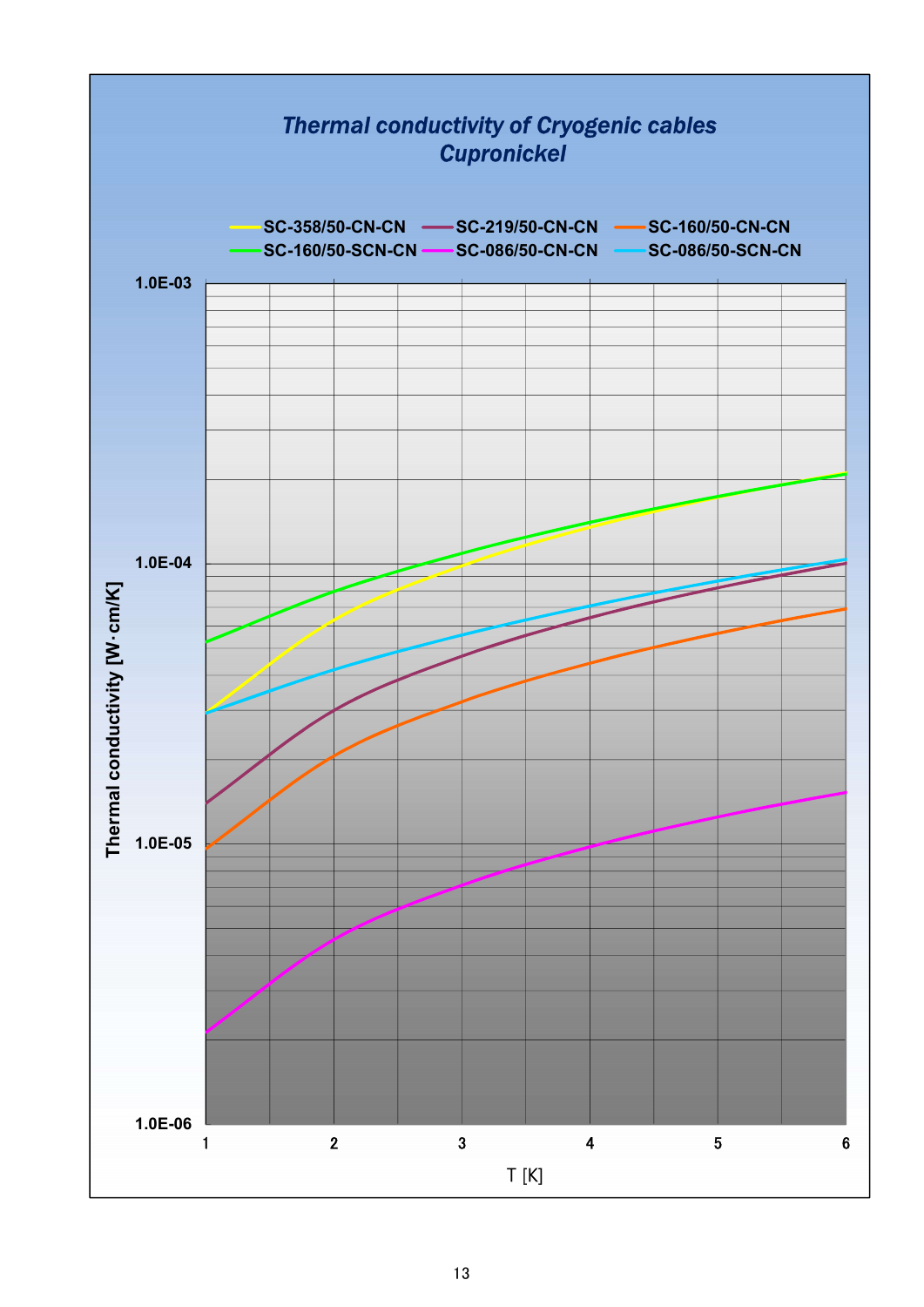